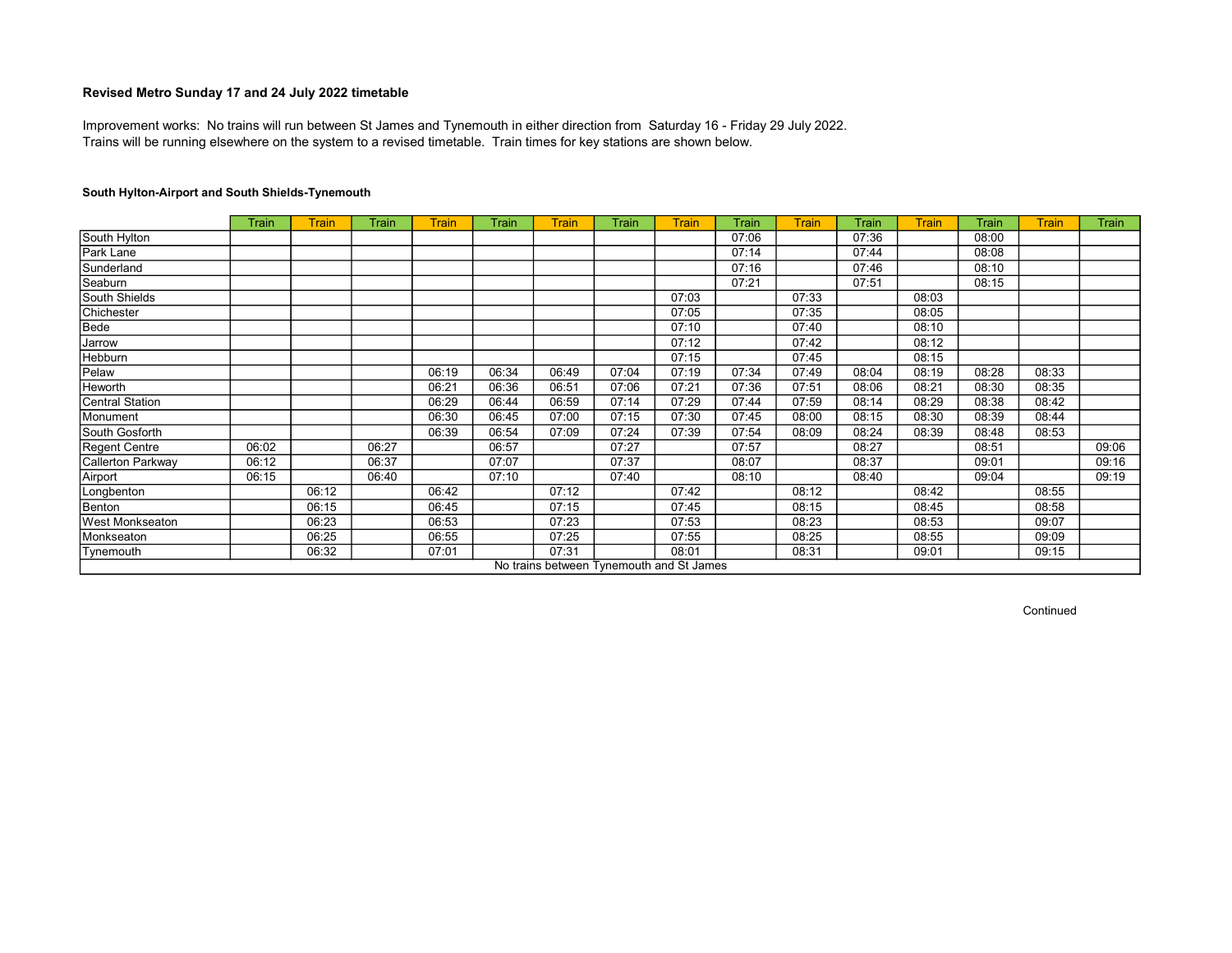Trains will be running elsewhere on the system to a revised timetable. Train times for key stations are shown below. Improvement works: No trains will run between St James and Tynemouth in either direction from Saturday 16 - Friday 29 July 2022.

|                        | <b>Train</b> | Train | <b>Train</b> | Train | <b>Train</b> | Train | Train | Train                                    | <b>Train</b> | Train | <b>Train</b> | <b>Train</b> | Train | Train | <b>Train</b> |
|------------------------|--------------|-------|--------------|-------|--------------|-------|-------|------------------------------------------|--------------|-------|--------------|--------------|-------|-------|--------------|
| South Hylton           |              | 08:30 |              |       |              | 09:00 |       |                                          |              | 09:30 |              |              |       | 09:52 |              |
| Park Lane              |              | 08:38 |              |       |              | 09:08 |       |                                          |              | 09:38 |              |              |       | 10:00 |              |
| Sunderland             |              | 08:40 |              |       |              | 09:10 |       |                                          |              | 09:40 |              |              |       | 10:02 |              |
| Seaburn                |              | 08:45 |              |       |              | 09:15 |       |                                          |              | 09:45 |              |              |       | 10:07 |              |
| South Shields          | 08:27        |       |              |       | 08:57        |       |       |                                          | 09:27        |       |              | 09:56        |       |       | 10:11        |
| Chichester             | 08:29        |       |              |       | 08:59        |       |       |                                          | 09:29        |       |              | 09:58        |       |       | 10:13        |
| Bede                   | 08:34        |       |              |       | 09:04        |       |       |                                          | 09:34        |       |              | 10:03        |       |       | 10:18        |
| Jarrow                 | 08:36        |       |              |       | 09:06        |       |       |                                          | 09:36        |       |              | 10:06        |       |       | 10:21        |
| Hebburn                | 08:39        |       |              |       | 09:09        |       |       |                                          | 09:39        |       |              | 10:09        |       |       | 10:24        |
| Pelaw                  | 08:43        | 08:58 | 09:03        |       | 09:13        | 09:28 | 09:33 |                                          | 09:43        | 09:58 | 10:03        | 10:13        |       | 10:21 | 10:28        |
| Heworth                | 08:45        | 09:00 | 09:05        |       | 09:15        | 09:30 | 09:35 |                                          | 09:45        | 10:00 | 10:05        | 10:15        |       | 10:23 | 10:30        |
| Central Station        | 08:53        | 09:08 | 09:12        |       | 09:23        | 09:38 | 09:42 |                                          | 09:53        | 10:08 | 10:12        | 10:22        |       | 10:30 | 10:37        |
| Monument               | 08:54        | 09:09 | 09:14        |       | 09:24        | 09:39 | 09:44 |                                          | 09:54        | 10:09 | 10:14        | 10:24        |       | 10:32 | 10:39        |
| South Gosforth         | 09:03        | 09:18 | 09:23        |       | 09:33        | 09:48 | 09:53 |                                          | 10:03        | 10:18 | 10:23        | 10:33        |       | 10:41 | 10:48        |
| Regent Centre          |              | 09:21 |              | 09:36 |              | 09:51 |       | 10:06                                    |              | 10:21 |              |              | 10:36 | 10:43 |              |
| Callerton Parkway      |              | 09:31 |              | 09:46 |              | 10:01 |       | 10:16                                    |              | 10:31 |              |              | 10:46 | 10:53 |              |
| Airport                |              | 09:34 |              | 09:49 |              | 10:04 |       | 10:19                                    |              | 10:34 |              |              | 10:49 | 10:56 |              |
| Longbenton             | 09:06        |       | 09:25        |       | 09:36        |       | 09:55 |                                          | 10:06        |       | 10:25        | 10:35        |       |       | 10:50        |
| Benton                 | 09:09        |       | 09:28        |       | 09:39        |       | 09:58 |                                          | 10:09        |       | 10:28        | 10:38        |       |       | 10:53        |
| <b>West Monkseaton</b> | 09:17        |       | 09:37        |       | 09:47        |       | 10:07 |                                          | 10:17        |       | 10:37        | 10:47        |       |       | 11:02        |
| Monkseaton             | 09:19        |       | 09:39        |       | 09:49        |       | 10:09 |                                          | 10:19        |       | 10:39        | 10:49        |       |       | 11:04        |
| Tynemouth              | 09:26        |       | 09:45        |       | 09:56        |       | 10:15 |                                          | 10:26        |       | 10:45        | 10:56        |       |       | 11:11        |
|                        |              |       |              |       |              |       |       | No trains between Tynemouth and St James |              |       |              |              |       |       |              |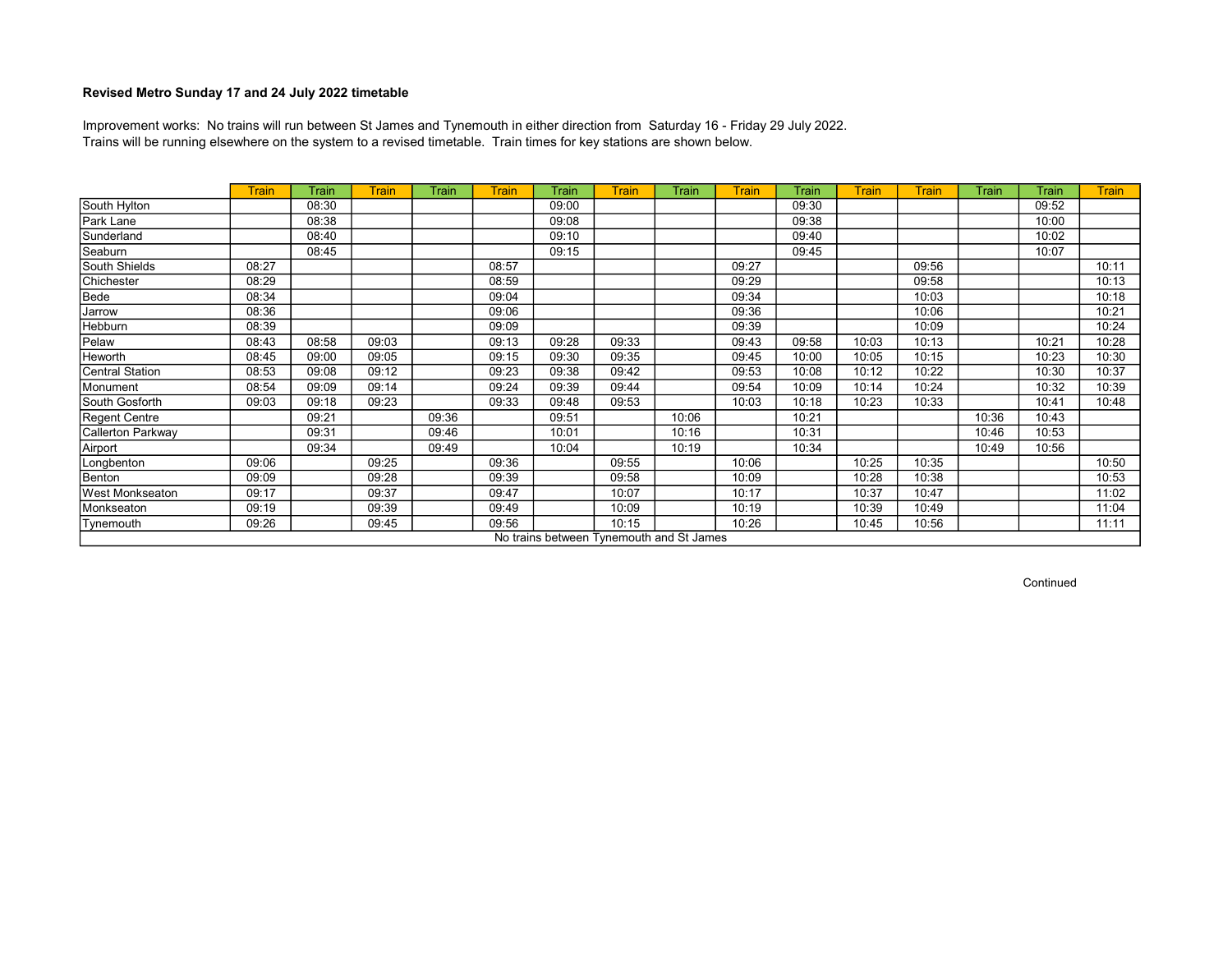Trains will be running elsewhere on the system to a revised timetable. Train times for key stations are shown below. Improvement works: No trains will run between St James and Tynemouth in either direction from Saturday 16 - Friday 29 July 2022.

|                        | Train | <b>Train</b> | Train | <b>Train</b> | <b>Train</b> | <b>Train</b> | Train | <b>Train</b>                             | Train | <b>Train</b> | Train | <b>Train</b> | <b>Train</b> | <b>Train</b> | Train |
|------------------------|-------|--------------|-------|--------------|--------------|--------------|-------|------------------------------------------|-------|--------------|-------|--------------|--------------|--------------|-------|
| South Hylton           | 10:07 |              | 10:22 |              | 10:37        |              | 10:52 |                                          | 11:07 |              | 11:22 |              | 11:37        |              | 11:52 |
| Park Lane              | 10:15 |              | 10:30 |              | 10:45        |              | 11:00 |                                          | 11:15 |              | 11:30 |              | 11:45        |              | 12:00 |
| Sunderland             | 10:17 |              | 10:32 |              | 10:47        |              | 11:02 |                                          | 11:17 |              | 11:32 |              | 11:47        |              | 12:02 |
| Seaburn                | 10:22 |              | 10:37 |              | 10:52        |              | 11:07 |                                          | 11:22 |              | 11:37 |              | 11:52        |              | 12:07 |
| South Shields          |       | 10:26        |       | 10:41        |              | 10:56        |       | 11:11                                    |       | 11:26        |       | 11:41        |              | 11:56        |       |
| Chichester             |       | 10:28        |       | 10:43        |              | 10:58        |       | 11:13                                    |       | 11:28        |       | 11:43        |              | 11:58        |       |
| Bede                   |       | 10:33        |       | 10:48        |              | 11:03        |       | 11:18                                    |       | 11:33        |       | 11:48        |              | 12:03        |       |
| Jarrow                 |       | 10:36        |       | 10:51        |              | 11:06        |       | 11:21                                    |       | 11:36        |       | 11:51        |              | 12:06        |       |
| Hebburn                |       | 10:39        |       | 10:54        |              | 11:09        |       | 11:24                                    |       | 11:39        |       | 11:54        |              | 12:09        |       |
| Pelaw                  | 10:36 | 10:43        | 10:51 | 10:58        | 11:06        | 11:13        | 11:21 | 11:28                                    | 11:36 | 11:43        | 11:51 | 11:58        | 12:06        | 12:13        | 12:21 |
| Heworth                | 10:38 | 10:45        | 10:53 | 11:00        | 11:08        | 11:15        | 11:23 | 11:30                                    | 11:38 | 11:45        | 11:53 | 12:00        | 12:08        | 12:15        | 12:23 |
| Central Station        | 10:45 | 10:52        | 11:00 | 11:07        | 11:15        | 11:22        | 11:30 | 11:37                                    | 11:45 | 11:52        | 12:00 | 12:07        | 12:15        | 12:22        | 12:30 |
| Monument               | 10:47 | 10:54        | 11:02 | 11:09        | 11:17        | 11:24        | 11:32 | 11:39                                    | 11:47 | 11:54        | 12:02 | 12:09        | 12:17        | 12:24        | 12:32 |
| South Gosforth         | 10:56 | 11:03        | 11:11 | 11:18        | 11:26        | 11:33        | 11:41 | 11:48                                    | 11:56 | 12:03        | 12:11 | 12:18        | 12:26        | 12:33        | 12:41 |
| <b>Regent Centre</b>   | 10:58 |              | 11:13 |              | 11:28        |              | 11:43 |                                          | 11:58 |              | 12:13 |              | 12:28        |              | 12:43 |
| Callerton Parkway      | 11:08 |              | 11:23 |              | 11:38        |              | 11:53 |                                          | 12:08 |              | 12:23 |              | 12:38        |              | 12:53 |
| Airport                | 11:11 |              | 11:26 |              | 11:41        |              | 11:56 |                                          | 12:11 |              | 12:26 |              | 12:41        |              | 12:56 |
| Longbenton             |       | 11:05        |       | 11:20        |              | 11:35        |       | 11:50                                    |       | 12:05        |       | 12:20        |              | 12:35        |       |
| Benton                 |       | 11:08        |       | 11:23        |              | 11:38        |       | 11:53                                    |       | 12:08        |       | 12:23        |              | 12:38        |       |
| <b>West Monkseaton</b> |       | 11:17        |       | 11:32        |              | 11:47        |       | 12:02                                    |       | 12:17        |       | 12:32        |              | 12:47        |       |
| Monkseaton             |       | 11:19        |       | 11:34        |              | 11:49        |       | 12:04                                    |       | 12:19        |       | 12:34        |              | 12:49        |       |
| Tynemouth              |       | 11:26        |       | 11:41        |              | 11:56        |       | 12:11                                    |       | 12:26        |       | 12:41        |              | 12:56        |       |
|                        |       |              |       |              |              |              |       | No trains between Tynemouth and St James |       |              |       |              |              |              |       |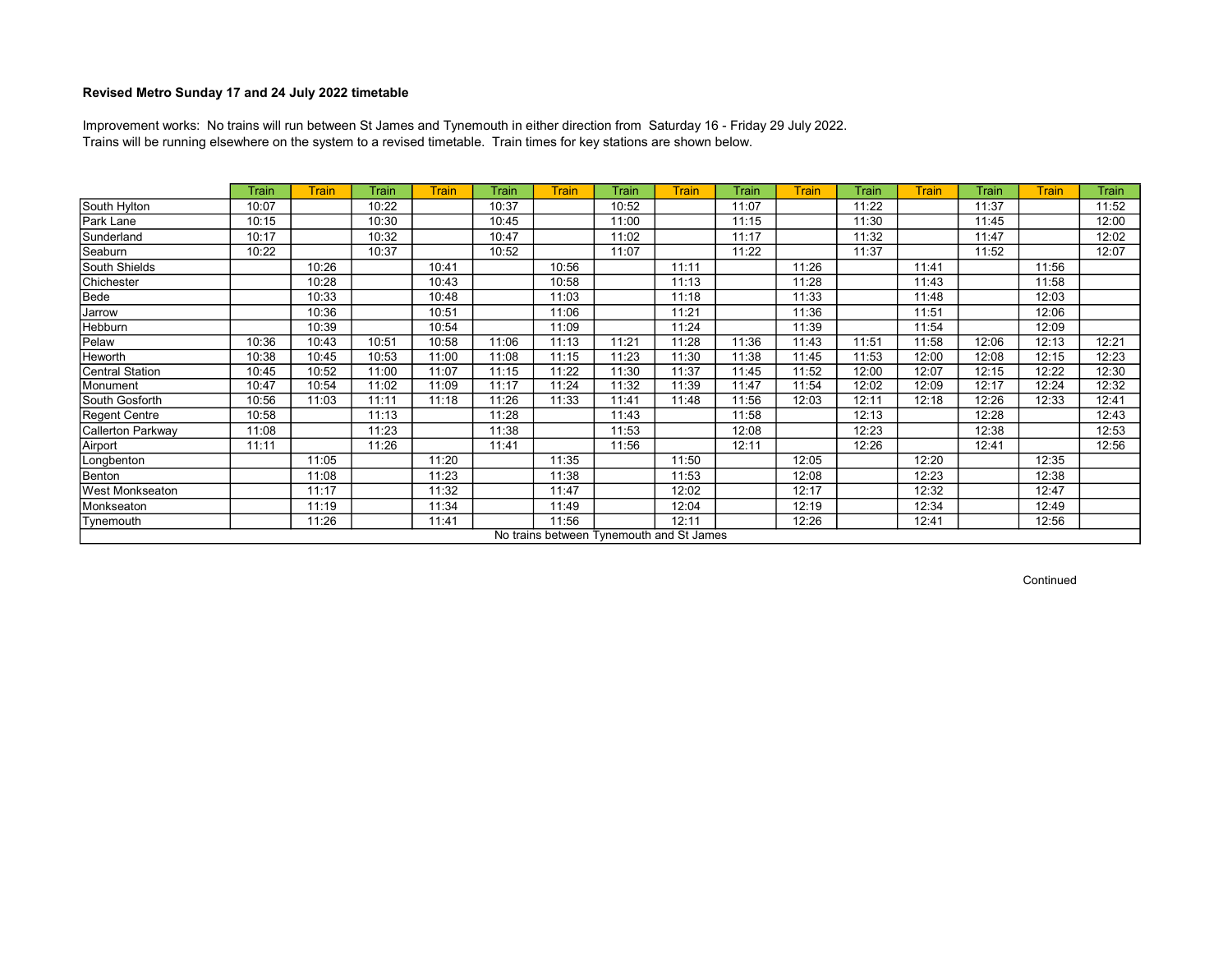Trains will be running elsewhere on the system to a revised timetable. Train times for key stations are shown below. Improvement works: No trains will run between St James and Tynemouth in either direction from Saturday 16 - Friday 29 July 2022.

|                        | <b>Train</b> | <b>Train</b> | <b>Train</b> | Train | <b>Train</b> | Train                                    | <b>Train</b> | Train | <b>Train</b> | Train | <b>Train</b> | Train | <b>Train</b> | Train | <b>Train</b> |
|------------------------|--------------|--------------|--------------|-------|--------------|------------------------------------------|--------------|-------|--------------|-------|--------------|-------|--------------|-------|--------------|
| South Hylton           |              | 12:07        |              | 12:22 |              | 12:37                                    |              | 12:52 |              | 13:07 |              | 13:22 |              | 13:37 |              |
| Park Lane              |              | 12:15        |              | 12:30 |              | 12:45                                    |              | 13:00 |              | 13:15 |              | 13:30 |              | 13:45 |              |
| Sunderland             |              | 12:17        |              | 12:32 |              | 12:47                                    |              | 13:02 |              | 13:17 |              | 13:32 |              | 13:47 |              |
| Seaburn                |              | 12:22        |              | 12:37 |              | 12:52                                    |              | 13:07 |              | 13:22 |              | 13:37 |              | 13:52 |              |
| South Shields          | 12:11        |              | 12:26        |       | 12:41        |                                          | 12:56        |       | 13:11        |       | 13:26        |       | 13:41        |       | 13:56        |
| Chichester             | 12:13        |              | 12:28        |       | 12:43        |                                          | 12:58        |       | 13:13        |       | 13:28        |       | 13:43        |       | 13:58        |
| Bede                   | 12:18        |              | 12:33        |       | 12:48        |                                          | 13:03        |       | 13:18        |       | 13:33        |       | 13:48        |       | 14:03        |
| Jarrow                 | 12:21        |              | 12:36        |       | 12:51        |                                          | 13:06        |       | 13:21        |       | 13:36        |       | 13:51        |       | 14:06        |
| Hebburn                | 12:24        |              | 12:39        |       | 12:54        |                                          | 13:09        |       | 13:24        |       | 13:39        |       | 13:54        |       | 14:09        |
| Pelaw                  | 12:28        | 12:36        | 12:43        | 12:51 | 12:58        | 13:06                                    | 13:13        | 13:21 | 13:28        | 13:36 | 13:43        | 13:51 | 13:58        | 14:06 | 14:13        |
| Heworth                | 12:30        | 12:38        | 12:45        | 12:53 | 13:00        | 13:08                                    | 13:15        | 13:23 | 13:30        | 13:38 | 13:45        | 13:53 | 14:00        | 14:08 | 14:15        |
| Central Station        | 12:37        | 12:45        | 12:52        | 13:00 | 13:07        | 13:15                                    | 13:22        | 13:30 | 13:37        | 13:45 | 13:52        | 14:00 | 14:07        | 14:15 | 14:22        |
| Monument               | 12:39        | 12:47        | 12:54        | 13:02 | 13:09        | 13:17                                    | 13:24        | 13:32 | 13:39        | 13:47 | 13:54        | 14:02 | 14:09        | 14:17 | 14:24        |
| South Gosforth         | 12:48        | 12:56        | 13:03        | 13:11 | 13:18        | 13:26                                    | 13:33        | 13:41 | 13:48        | 13:56 | 14:03        | 14:11 | 14:18        | 14:26 | 14:33        |
| <b>Regent Centre</b>   |              | 12:58        |              | 13:13 |              | 13:28                                    |              | 13:43 |              | 13:58 |              | 14:13 |              | 14:28 |              |
| Callerton Parkway      |              | 13:08        |              | 13:23 |              | 13:38                                    |              | 13:53 |              | 14:08 |              | 14:23 |              | 14:38 |              |
| Airport                |              | 13:11        |              | 13:26 |              | 13:41                                    |              | 13:56 |              | 14:11 |              | 14:26 |              | 14:41 |              |
| Longbenton             | 12:50        |              | 13:05        |       | 13:20        |                                          | 13:35        |       | 13:50        |       | 14:05        |       | 14:20        |       | 14:35        |
| Benton                 | 12:53        |              | 13:08        |       | 13:23        |                                          | 13:38        |       | 13:53        |       | 14:08        |       | 14:23        |       | 14:38        |
| <b>West Monkseaton</b> | 13:02        |              | 13:17        |       | 13:32        |                                          | 13:47        |       | 14:02        |       | 14:17        |       | 14:32        |       | 14:47        |
| Monkseaton             | 13:04        |              | 13:19        |       | 13:34        |                                          | 13:49        |       | 14:04        |       | 14:19        |       | 14:34        |       | 14:49        |
| Tynemouth              | 13:11        |              | 13:26        |       | 13:41        |                                          | 13:56        |       | 14:11        |       | 14:26        |       | 14:41        |       | 14:56        |
|                        |              |              |              |       |              | No trains between Tynemouth and St James |              |       |              |       |              |       |              |       |              |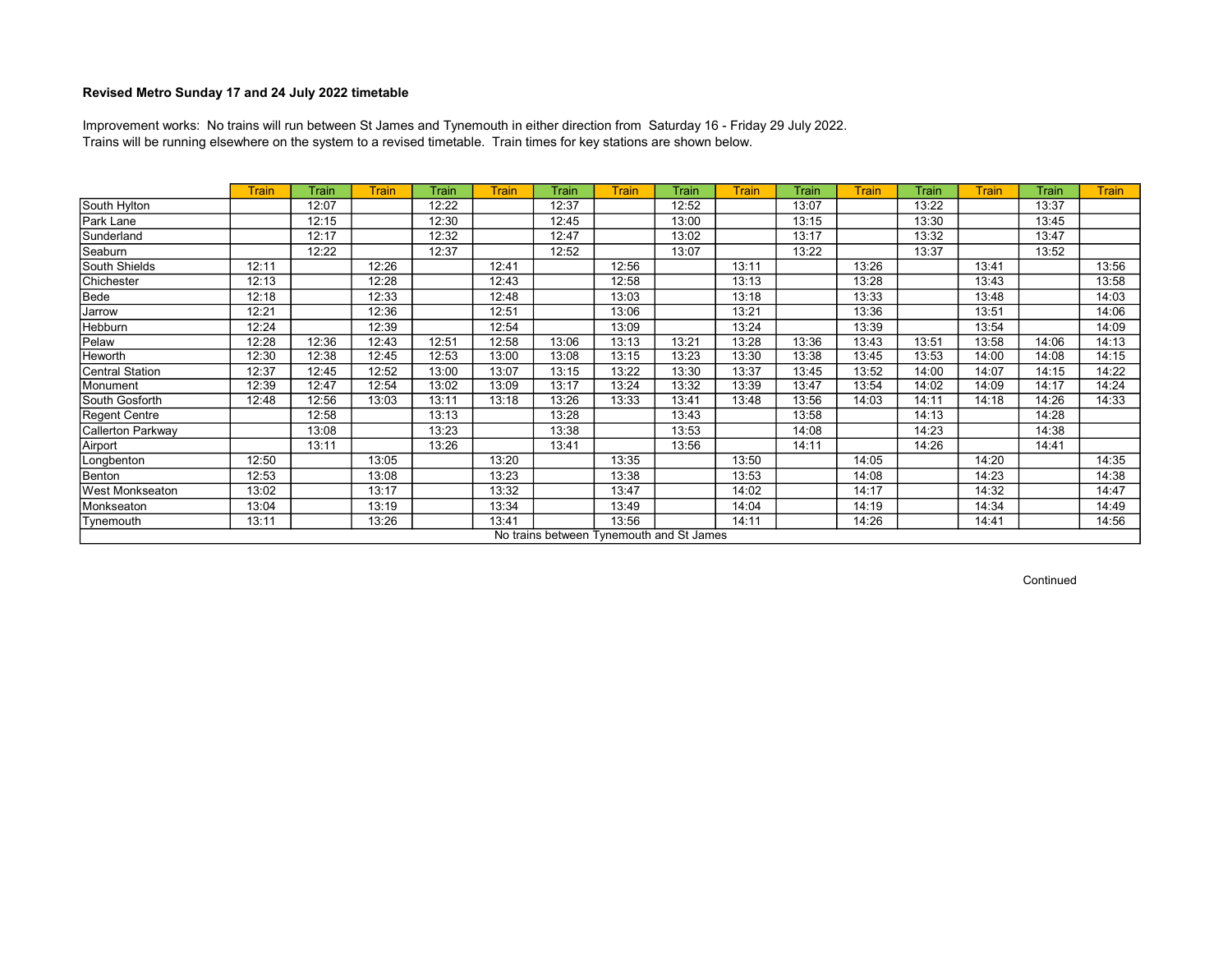Trains will be running elsewhere on the system to a revised timetable. Train times for key stations are shown below. Improvement works: No trains will run between St James and Tynemouth in either direction from Saturday 16 - Friday 29 July 2022.

|                      | <b>Train</b> | <b>Train</b> | Train | <b>Train</b> | Train | <b>Train</b> | Train | <b>Train</b>                             | Train | <b>Train</b> | Train | <b>Train</b> | <b>Train</b> | <b>Train</b> | Train |
|----------------------|--------------|--------------|-------|--------------|-------|--------------|-------|------------------------------------------|-------|--------------|-------|--------------|--------------|--------------|-------|
| South Hylton         | 13:52        |              | 14:07 |              | 14:22 |              | 14:37 |                                          | 14:52 |              | 15:07 |              | 15:22        |              | 15:37 |
| Park Lane            | 14:00        |              | 14:15 |              | 14:30 |              | 14:45 |                                          | 15:00 |              | 15:15 |              | 15:30        |              | 15:45 |
| Sunderland           | 14:02        |              | 14:17 |              | 14:32 |              | 14:47 |                                          | 15:02 |              | 15:17 |              | 15:32        |              | 15:47 |
| Seaburn              | 14:07        |              | 14:22 |              | 14:37 |              | 14:52 |                                          | 15:07 |              | 15:22 |              | 15:37        |              | 15:52 |
| South Shields        |              | 14:11        |       | 14:26        |       | 14:41        |       | 14:56                                    |       | 15:11        |       | 15:26        |              | 15:41        |       |
| Chichester           |              | 14:13        |       | 14:28        |       | 14:43        |       | 14:58                                    |       | 15:13        |       | 15:28        |              | 15:43        |       |
| Bede                 |              | 14:18        |       | 14:33        |       | 14:48        |       | 15:03                                    |       | 15:18        |       | 15:33        |              | 15:48        |       |
| Jarrow               |              | 14:21        |       | 14:36        |       | 14:51        |       | 15:06                                    |       | 15:21        |       | 15:36        |              | 15:51        |       |
| Hebburn              |              | 14:24        |       | 14:39        |       | 14:54        |       | 15:09                                    |       | 15:24        |       | 15:39        |              | 15:54        |       |
| Pelaw                | 14:21        | 14:28        | 14:36 | 14:43        | 14:51 | 14:58        | 15:06 | 15:13                                    | 15:21 | 15:28        | 15:36 | 15:43        | 15:51        | 15:58        | 16:06 |
| Heworth              | 14:23        | 14:30        | 14:38 | 14:45        | 14:53 | 15:00        | 15:08 | 15:15                                    | 15:23 | 15:30        | 15:38 | 15:45        | 15:53        | 16:00        | 16:08 |
| Central Station      | 14:30        | 14:37        | 14:45 | 14:52        | 15:00 | 15:07        | 15:15 | 15:22                                    | 15:30 | 15:37        | 15:45 | 15:52        | 16:00        | 16:07        | 16:15 |
| Monument             | 14:32        | 14:39        | 14:47 | 14:54        | 15:02 | 15:09        | 15:17 | 15:24                                    | 15:32 | 15:39        | 15:47 | 15:54        | 16:02        | 16:09        | 16:17 |
| South Gosforth       | 14:41        | 14:48        | 14:56 | 15:03        | 15:11 | 15:18        | 15:26 | 15:33                                    | 15:41 | 15:48        | 15:56 | 16:03        | 16:11        | 16:18        | 16:26 |
| <b>Regent Centre</b> | 14:43        |              | 14:58 |              | 15:13 |              | 15:28 |                                          | 15:43 |              | 15:58 |              | 16:13        |              | 16:28 |
| Callerton Parkway    | 14:53        |              | 15:08 |              | 15:23 |              | 15:38 |                                          | 15:53 |              | 16:08 |              | 16:23        |              | 16:38 |
| Airport              | 14:56        |              | 15:11 |              | 15:26 |              | 15:41 |                                          | 15:56 |              | 16:11 |              | 16:26        |              | 16:41 |
| Longbenton           |              | 14:50        |       | 15:05        |       | 15:20        |       | 15:35                                    |       | 15:50        |       | 16:05        |              | 16:20        |       |
| Benton               |              | 14:53        |       | 15:08        |       | 15:23        |       | 15:38                                    |       | 15:53        |       | 16:08        |              | 16:23        |       |
| West Monkseaton      |              | 15:02        |       | 15:17        |       | 15:32        |       | 15:47                                    |       | 16:02        |       | 16:17        |              | 16:32        |       |
| Monkseaton           |              | 15:04        |       | 15:19        |       | 15:34        |       | 15:49                                    |       | 16:04        |       | 16:19        |              | 16:34        |       |
| Tynemouth            |              | 15:11        |       | 15:26        |       | 15:41        |       | 15:56                                    |       | 16:11        |       | 16:26        |              | 16:41        |       |
|                      |              |              |       |              |       |              |       | No trains between Tynemouth and St James |       |              |       |              |              |              |       |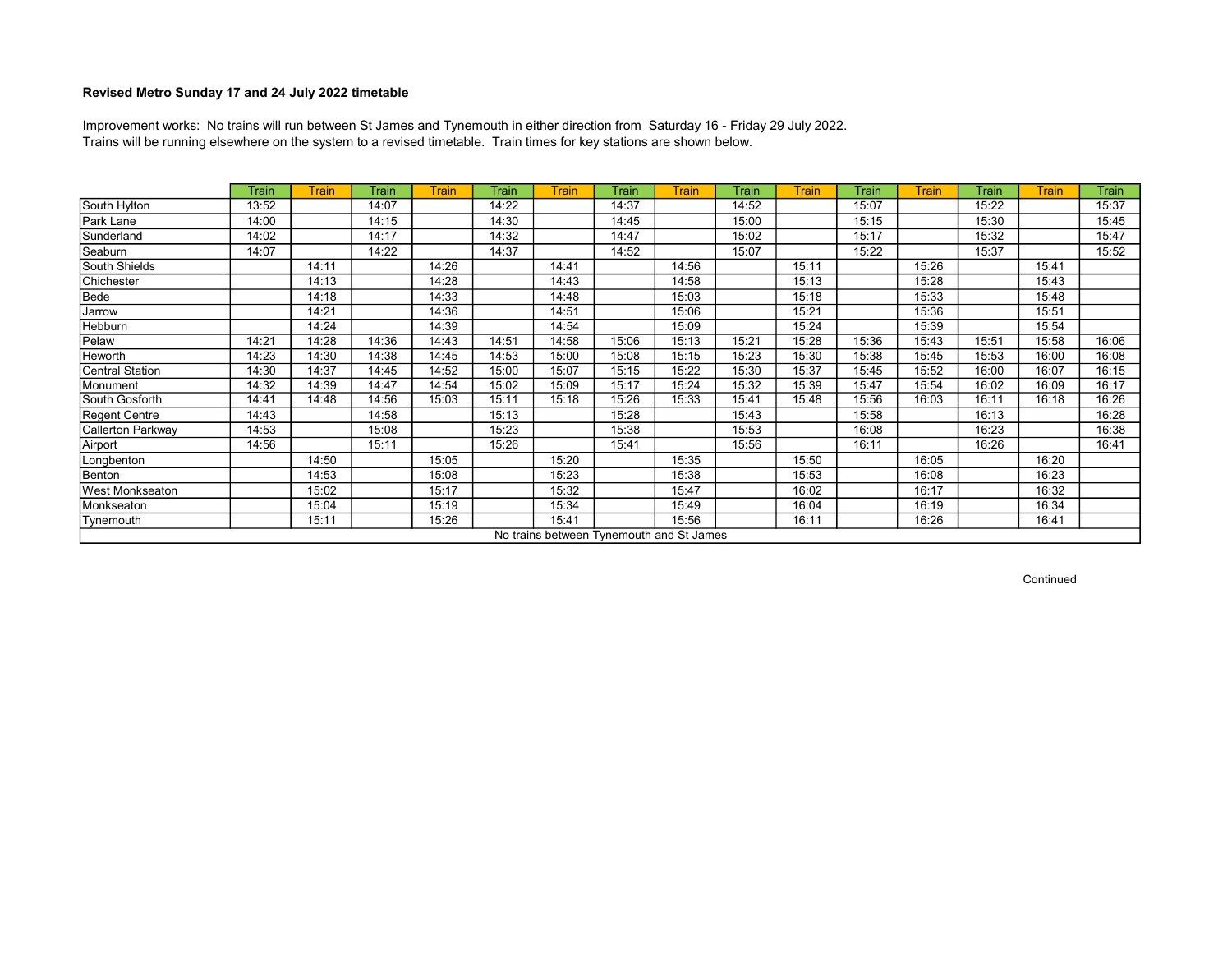Trains will be running elsewhere on the system to a revised timetable. Train times for key stations are shown below. Improvement works: No trains will run between St James and Tynemouth in either direction from Saturday 16 - Friday 29 July 2022.

|                        | <b>Train</b> | Train | Train | Train | <b>Train</b> | Train                                    | Train | Train | <b>Train</b> | Train | <b>Train</b> | Train | <b>Train</b> | Train | <b>Train</b> |
|------------------------|--------------|-------|-------|-------|--------------|------------------------------------------|-------|-------|--------------|-------|--------------|-------|--------------|-------|--------------|
| South Hylton           |              | 15:52 |       | 16:07 |              | 16:22                                    |       | 16:37 |              | 16:52 |              | 17:07 |              | 17:22 |              |
| Park Lane              |              | 16:00 |       | 16:15 |              | 16:30                                    |       | 16:45 |              | 17:00 |              | 17:15 |              | 17:30 |              |
| Sunderland             |              | 16:02 |       | 16:17 |              | 16:32                                    |       | 16:47 |              | 17:02 |              | 17:17 |              | 17:33 |              |
| Seaburn                |              | 16:07 |       | 16:22 |              | 16:37                                    |       | 16:52 |              | 17:07 |              | 17:22 |              | 17:38 |              |
| South Shields          | 15:56        |       | 16:11 |       | 16:26        |                                          | 16:41 |       | 16:56        |       | 17:11        |       | 17:26        |       | 17:41        |
| Chichester             | 15:58        |       | 16:13 |       | 16:28        |                                          | 16:43 |       | 16:58        |       | 17:13        |       | 17:28        |       | 17:43        |
| Bede                   | 16:03        |       | 16:18 |       | 16:33        |                                          | 16:48 |       | 17:03        |       | 17:18        |       | 17:33        |       | 17:48        |
| Jarrow                 | 16:06        |       | 16:21 |       | 16:36        |                                          | 16:51 |       | 17:06        |       | 17:21        |       | 17:36        |       | 17:51        |
| Hebburn                | 16:09        |       | 16:24 |       | 16:39        |                                          | 16:54 |       | 17:09        |       | 17:24        |       | 17:39        |       | 17:54        |
| Pelaw                  | 16:13        | 16:21 | 16:28 | 16:36 | 16:43        | 16:51                                    | 16:58 | 17:06 | 17:13        | 17:21 | 17:28        | 17:36 | 17:43        | 17:51 | 17:58        |
| Heworth                | 16:15        | 16:23 | 16:30 | 16:38 | 16:45        | 16:53                                    | 17:00 | 17:08 | 17:15        | 17:23 | 17:30        | 17:38 | 17:45        | 17:53 | 18:00        |
| <b>Central Station</b> | 16:22        | 16:30 | 16:37 | 16:45 | 16:52        | 17:00                                    | 17:07 | 17:15 | 17:22        | 17:30 | 17:37        | 17:45 | 17:52        | 18:00 | 18:07        |
| Monument               | 16:24        | 16:32 | 16:39 | 16:47 | 16:54        | 17:02                                    | 17:09 | 17:17 | 17:24        | 17:32 | 17:39        | 17:47 | 17:54        | 18:02 | 18:09        |
| South Gosforth         | 16:33        | 16:41 | 16:48 | 16:56 | 17:03        | 17:11                                    | 17:18 | 17:26 | 17:33        | 17:41 | 17:48        | 17:56 | 18:03        | 18:11 | 18:18        |
| <b>Regent Centre</b>   |              | 16:43 |       | 16:58 |              | 17:13                                    |       | 17:28 |              | 17:43 |              | 17:58 |              | 18:13 |              |
| Callerton Parkway      |              | 16:53 |       | 17:08 |              | 17:23                                    |       | 17:38 |              | 17:53 |              | 18:08 |              | 18:23 |              |
| Airport                |              | 16:56 |       | 17:11 |              | 17:26                                    |       | 17:41 |              | 17:56 |              | 18:11 |              | 18:26 |              |
| Longbenton             | 16:35        |       | 16:50 |       | 17:05        |                                          | 17:20 |       | 17:35        |       | 17:50        |       | 18:05        |       | 18:20        |
| Benton                 | 16:38        |       | 16:53 |       | 17:08        |                                          | 17:23 |       | 17:38        |       | 17:53        |       | 18:08        |       | 18:23        |
| <b>West Monkseaton</b> | 16:47        |       | 17:02 |       | 17:17        |                                          | 17:32 |       | 17:47        |       | 18:02        |       | 18:17        |       | 18:32        |
| Monkseaton             | 16:49        |       | 17:04 |       | 17:19        |                                          | 17:34 |       | 17:49        |       | 18:04        |       | 18:19        |       | 18:34        |
| Tynemouth              | 16:56        |       | 17:11 |       | 17:26        |                                          | 17:41 |       | 17:56        |       | 18:11        |       | 18:26        |       | 18:40        |
|                        |              |       |       |       |              | No trains between Tynemouth and St James |       |       |              |       |              |       |              |       |              |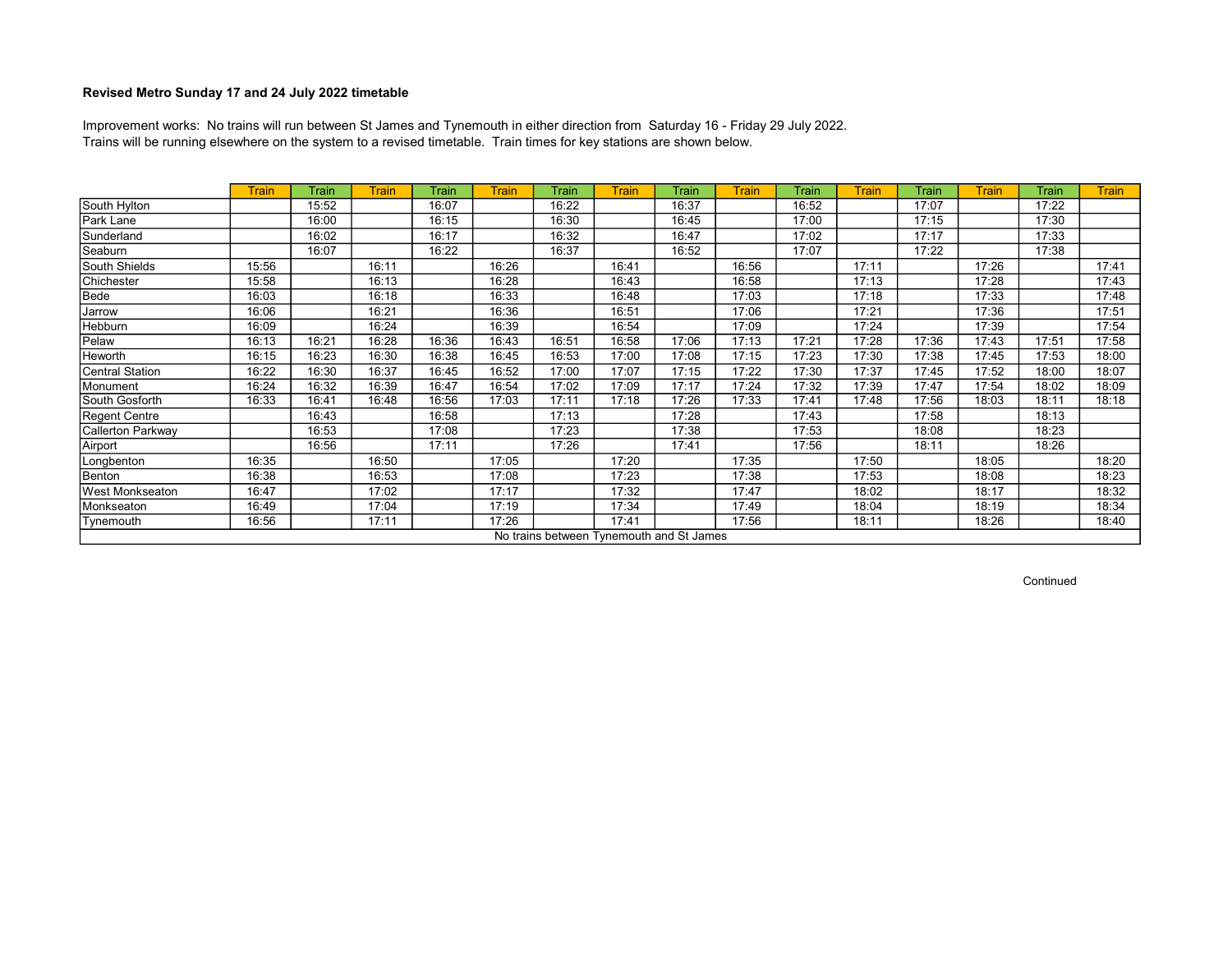Trains will be running elsewhere on the system to a revised timetable. Train times for key stations are shown below. Improvement works: No trains will run between St James and Tynemouth in either direction from Saturday 16 - Friday 29 July 2022.

|                        | Train | <b>Train</b> | Train | <b>Train</b> | Train | <b>Train</b> | Train | <b>Train</b>                             | Train | <b>Train</b> | Train | <b>Train</b> | <b>Train</b> | <b>Train</b> | Train |
|------------------------|-------|--------------|-------|--------------|-------|--------------|-------|------------------------------------------|-------|--------------|-------|--------------|--------------|--------------|-------|
| South Hylton           | 17:37 |              | 17:52 |              | 18:07 |              | 18:22 |                                          | 18:37 |              | 18:52 |              | 19:07        |              | 19:22 |
| Park Lane              | 17:45 |              | 18:00 |              | 18:15 |              | 18:30 |                                          | 18:45 |              | 19:00 |              | 19:15        |              | 19:30 |
| Sunderland             | 17:47 |              | 18:02 |              | 18:17 |              | 18:32 |                                          | 18:47 |              | 19:02 |              | 19:17        |              | 19:32 |
| Seaburn                | 17:52 |              | 18:07 |              | 18:22 |              | 18:37 |                                          | 18:52 |              | 19:07 |              | 19:22        |              | 19:37 |
| South Shields          |       | 17:56        |       | 18:11        |       | 18:26        |       | 18:41                                    |       | 18:56        |       | 19:11        |              | 19:26        |       |
| Chichester             |       | 17:58        |       | 18:13        |       | 18:28        |       | 18:43                                    |       | 18:58        |       | 19:13        |              | 19:28        |       |
| Bede                   |       | 18:03        |       | 18:18        |       | 18:33        |       | 18:48                                    |       | 19:03        |       | 19:18        |              | 19:33        |       |
| Jarrow                 |       | 18:06        |       | 18:21        |       | 18:36        |       | 18:51                                    |       | 19:06        |       | 19:21        |              | 19:36        |       |
| Hebburn                |       | 18:09        |       | 18:24        |       | 18:39        |       | 18:54                                    |       | 19:09        |       | 19:24        |              | 19:39        |       |
| Pelaw                  | 18:06 | 18:13        | 18:21 | 18:28        | 18:36 | 18:43        | 18:51 | 18:58                                    | 19:06 | 19:13        | 19:21 | 19:28        | 19:36        | 19:43        | 19:51 |
| Heworth                | 18:08 | 18:15        | 18:23 | 18:30        | 18:38 | 18:45        | 18:53 | 19:00                                    | 19:08 | 19:15        | 19:23 | 19:30        | 19:38        | 19:45        | 19:53 |
| Central Station        | 18:15 | 18:22        | 18:30 | 18:37        | 18:45 | 18:52        | 19:00 | 19:07                                    | 19:15 | 19:22        | 19:30 | 19:37        | 19:45        | 19:52        | 20:00 |
| Monument               | 18:17 | 18:24        | 18:32 | 18:39        | 18:47 | 18:54        | 19:02 | 19:09                                    | 19:17 | 19:24        | 19:32 | 19:39        | 19:47        | 19:54        | 20:02 |
| South Gosforth         | 18:26 | 18:33        | 18:41 | 18:48        | 18:56 | 19:03        | 19:11 | 19:18                                    | 19:26 | 19:33        | 19:41 | 19:48        | 19:56        | 20:03        | 20:11 |
| <b>Regent Centre</b>   | 18:28 |              | 18:43 |              | 18:58 |              | 19:13 |                                          | 19:28 |              | 19:43 |              | 19:58        |              | 20:13 |
| Callerton Parkway      | 18:38 |              | 18:53 |              | 19:08 |              | 19:23 |                                          | 19:38 |              | 19:53 |              | 20:08        |              | 20:23 |
| Airport                | 18:41 |              | 18:56 |              | 19:11 |              | 19:26 |                                          | 19:41 |              | 19:56 |              | 20:11        |              | 20:26 |
| Longbenton             |       | 18:35        |       | 18:50        |       | 19:05        |       | 19:20                                    |       | 19:35        |       | 19:50        |              | 20:05        |       |
| Benton                 |       | 18:38        |       | 18:53        |       | 19:08        |       | 19:23                                    |       | 19:38        |       | 19:53        |              | 20:08        |       |
| <b>West Monkseaton</b> |       | 18:47        |       | 19:02        |       | 19:17        |       | 19:32                                    |       | 19:47        |       | 20:02        |              | 20:17        |       |
| Monkseaton             |       | 18:49        |       | 19:04        |       | 19:19        |       | 19:34                                    |       | 19:49        |       | 20:04        |              | 20:19        |       |
| Tynemouth              |       | 18:56        |       | 19:11        |       | 19:26        |       | 19:41                                    |       | 19:56        |       | 20:11        |              | 20:26        |       |
|                        |       |              |       |              |       |              |       | No trains between Tynemouth and St James |       |              |       |              |              |              |       |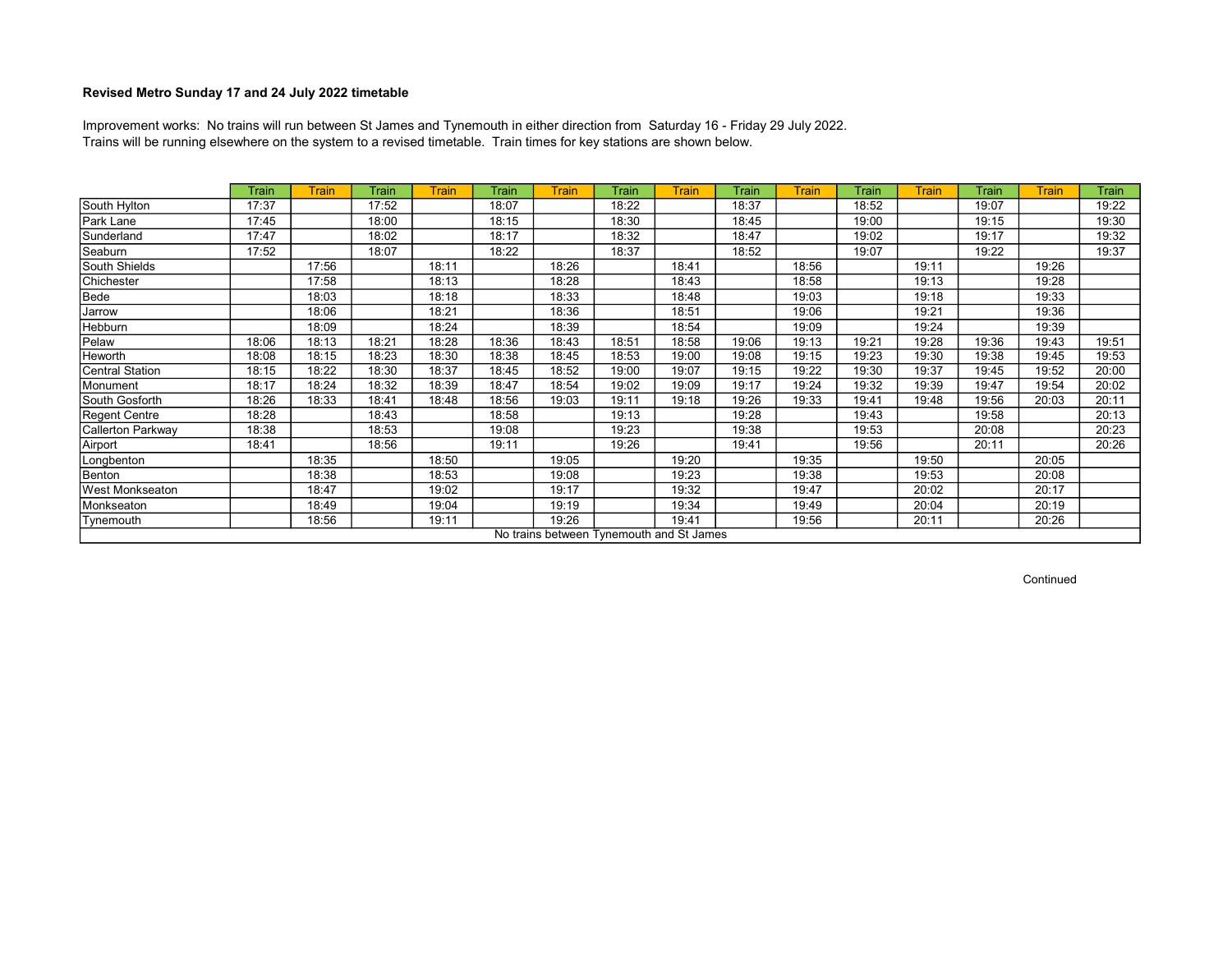Trains will be running elsewhere on the system to a revised timetable. Train times for key stations are shown below. Improvement works: No trains will run between St James and Tynemouth in either direction from Saturday 16 - Friday 29 July 2022.

|                        | <b>Train</b> | Train | <b>Train</b> | Train | <b>Train</b> | Train | <b>Train</b> | Train                                    | <b>Train</b> | Train | <b>Train</b> | Train | <b>Train</b> | Train | <b>Train</b> |
|------------------------|--------------|-------|--------------|-------|--------------|-------|--------------|------------------------------------------|--------------|-------|--------------|-------|--------------|-------|--------------|
| South Hylton           |              | 19:37 |              | 19:52 |              | 20:07 |              | 20:22                                    |              | 20:37 |              | 20:52 |              | 21:07 |              |
| Park Lane              |              | 19:45 |              | 20:00 |              | 20:15 |              | 20:30                                    |              | 20:45 |              | 21:00 |              | 21:15 |              |
| Sunderland             |              | 19:47 |              | 20:02 |              | 20:17 |              | 20:33                                    |              | 20:47 |              | 21:02 |              | 21:17 |              |
| Seaburn                |              | 19:52 |              | 20:07 |              | 20:22 |              | 20:38                                    |              | 20:52 |              | 21:07 |              | 21:22 |              |
| South Shields          | 19:41        |       | 19:56        |       | 20:11        |       | 20:26        |                                          | 20:41        |       | 20:56        |       | 21:11        |       | 21:26        |
| Chichester             | 19:43        |       | 19:58        |       | 20:13        |       | 20:28        |                                          | 20:43        |       | 20:58        |       | 21:13        |       | 21:28        |
| Bede                   | 19:48        |       | 20:03        |       | 20:18        |       | 20:33        |                                          | 20:48        |       | 21:03        |       | 21:18        |       | 21:33        |
| Jarrow                 | 19:51        |       | 20:06        |       | 20:21        |       | 20:36        |                                          | 20:51        |       | 21:06        |       | 21:21        |       | 21:36        |
| Hebburn                | 19:54        |       | 20:09        |       | 20:24        |       | 20:39        |                                          | 20:54        |       | 21:09        |       | 21:24        |       | 21:39        |
| Pelaw                  | 19:58        | 20:06 | 20:13        | 20:21 | 20:28        | 20:36 | 20:43        | 20:51                                    | 20:58        | 21:06 | 21:13        | 21:21 | 21:28        | 21:36 | 21:43        |
| Heworth                | 20:00        | 20:08 | 20:15        | 20:23 | 20:30        | 20:38 | 20:45        | 20:53                                    | 21:00        | 21:08 | 21:15        | 21:23 | 21:30        | 21:38 | 21:45        |
| Central Station        | 20:07        | 20:15 | 20:22        | 20:30 | 20:37        | 20:45 | 20:52        | 21:00                                    | 21:07        | 21:15 | 21:22        | 21:30 | 21:37        | 21:45 | 21:52        |
| Monument               | 20:09        | 20:17 | 20:24        | 20:32 | 20:39        | 20:47 | 20:54        | 21:02                                    | 21:09        | 21:17 | 21:24        | 21:32 | 21:39        | 21:47 | 21:54        |
| South Gosforth         | 20:18        | 20:26 | 20:33        | 20:41 | 20:48        | 20:56 | 21:03        | 21:11                                    | 21:18        | 21:26 | 21:33        | 21:41 | 21:48        | 21:56 | 22:03        |
| <b>Regent Centre</b>   |              | 20:28 |              | 20:43 |              | 20:58 |              | 21:13                                    |              | 21:28 |              | 21:43 |              | 21:58 |              |
| Callerton Parkway      |              | 20:38 |              | 20:53 |              | 21:08 |              | 21:23                                    |              | 21:38 |              | 21:53 |              | 22:08 |              |
| Airport                |              | 20:41 |              | 20:56 |              | 21:11 |              | 21:26                                    |              | 21:41 |              | 21:56 |              | 22:11 |              |
| Longbenton             | 20:20        |       | 20:35        |       | 20:50        |       | 21:05        |                                          | 21:20        |       | 21:35        |       | 21:50        |       | 22:05        |
| Benton                 | 20:23        |       | 20:38        |       | 20:53        |       | 21:08        |                                          | 21:23        |       | 21:38        |       | 21:53        |       | 22:08        |
| <b>West Monkseaton</b> | 20:32        |       | 20:47        |       | 21:02        |       | 21:17        |                                          | 21:32        |       | 21:47        |       | 22:02        |       | 22:17        |
| Monkseaton             | 20:34        |       | 20:49        |       | 21:04        |       | 21:19        |                                          | 21:34        |       | 21:49        |       | 22:04        |       | 22:19        |
| Tynemouth              | 20:41        |       | 20:56        |       | 21:11        |       | 21:26        |                                          | 21:41        |       | 21:56        |       | 22:11        |       | 22:26        |
|                        |              |       |              |       |              |       |              | No trains between Tynemouth and St James |              |       |              |       |              |       |              |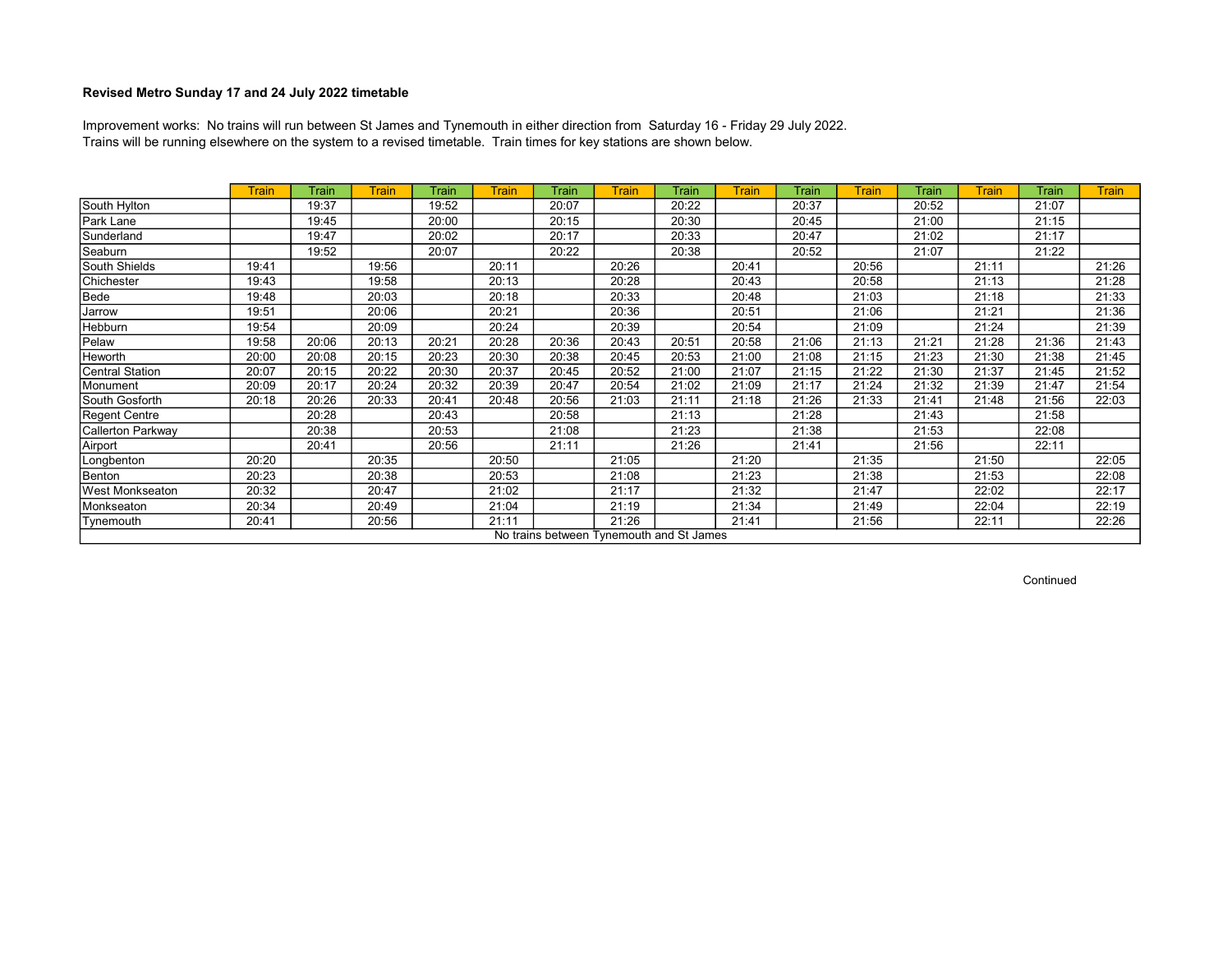Trains will be running elsewhere on the system to a revised timetable. Train times for key stations are shown below. Improvement works: No trains will run between St James and Tynemouth in either direction from Saturday 16 - Friday 29 July 2022.

|                        | <b>Train</b> | <b>Train</b> | Train | <b>Train</b> | Train | <b>Train</b>                             | Train | <b>Train</b> | Train | <b>Train</b> | Train | <b>Train</b> | <b>Train</b> | <b>Train</b> | Train |
|------------------------|--------------|--------------|-------|--------------|-------|------------------------------------------|-------|--------------|-------|--------------|-------|--------------|--------------|--------------|-------|
| South Hylton           | 21:22        |              | 21:37 |              | 21:52 |                                          | 22:07 |              | 22:22 |              | 22:37 |              | 22:52        |              | 23:07 |
| Park Lane              | 21:30        |              | 21:45 |              | 22:00 |                                          | 22:15 |              | 22:30 |              | 22:45 |              | 23:00        |              | 23:15 |
| Sunderland             | 21:32        |              | 21:47 |              | 22:02 |                                          | 22:17 |              | 22:32 |              | 22:47 |              | 23:02        |              | 23:17 |
| Seaburn                | 21:37        |              | 21:52 |              | 22:07 |                                          | 22:22 |              | 22:37 |              | 22:52 |              | 23:07        |              | 23:22 |
| South Shields          |              | 21:41        |       | 21:56        |       | 22:11                                    |       | 22:26        |       | 22:41        |       | 22:56        |              | 23:11        |       |
| Chichester             |              | 21:43        |       | 21:58        |       | 22:13                                    |       | 22:28        |       | 22:43        |       | 22:58        |              | 23:13        |       |
| Bede                   |              | 21:48        |       | 22:03        |       | 22:18                                    |       | 22:33        |       | 22:48        |       | 23:03        |              | 23:18        |       |
| Jarrow                 |              | 21:51        |       | 22:06        |       | 22:21                                    |       | 22:36        |       | 22:51        |       | 23:06        |              | 23:21        |       |
| Hebburn                |              | 21:54        |       | 22:09        |       | 22:24                                    |       | 22:39        |       | 22:54        |       | 23:09        |              | 23:24        |       |
| Pelaw                  | 21:51        | 21:58        | 22:06 | 22:13        | 22:21 | 22:28                                    | 22:36 | 22:43        | 22:51 | 22:58        | 23:06 | 23:13        | 23:21        | 23:28        | 23:35 |
| Heworth                | 21:53        | 22:00        | 22:08 | 22:15        | 22:23 | 22:30                                    | 22:38 | 22:45        | 22:53 | 23:00        | 23:08 | 23:15        | 23:23        | 23:30        | 23:37 |
| <b>Central Station</b> | 22:00        | 22:07        | 22:15 | 22:22        | 22:30 | 22:37                                    | 22:45 | 22:52        | 23:00 | 23:07        | 23:15 | 23:22        | 23:30        | 23:37        | 23:45 |
| Monument               | 22:02        | 22:09        | 22:17 | 22:24        | 22:32 | 22:39                                    | 22:47 | 22:54        | 23:02 | 23:09        | 23:17 | 23:24        | 23:32        | 23:39        | 23:46 |
| South Gosforth         | 22:11        | 22:18        | 22:26 | 22:33        | 22:41 | 22:48                                    | 22:56 | 23:03        | 23:11 | 23:18        | 23:26 | 23:33        | 23:41        | 23:48        | 23:55 |
| <b>Regent Centre</b>   | 22:13        |              | 22:28 |              | 22:43 |                                          | 22:58 |              | 23:13 |              | 23:28 |              | 23:43        |              | 23:58 |
| Callerton Parkway      | 22:23        |              | 22:38 |              | 22:53 |                                          | 23:08 |              | 23:23 |              | 23:38 |              | 23:53        |              |       |
| Airport                | 22:26        |              | 22:41 |              | 22:56 |                                          | 23:11 |              | 23:26 |              | 23:41 |              | 23:56        |              |       |
| Longbenton             |              | 22:20        |       | 22:35        |       | 22:50                                    |       | 23:05        |       | 23:20        |       | 23:35        |              | 23:50        |       |
| Benton                 |              | 22:23        |       | 22:38        |       | 22:53                                    |       | 23:08        |       | 23:23        |       | 23:38        |              | 23:53        |       |
| West Monkseaton        |              | 22:32        |       | 22:47        |       | 23:02                                    |       | 23:17        |       | 23:32        |       | 23:47        |              | 00:02        |       |
| Monkseaton             |              | 22:34        |       | 22:49        |       | 23:04                                    |       | 23:19        |       | 23:34        |       | 23:49        |              | 00:04        |       |
| Tynemouth              |              | 22:41        |       | 22:56        |       | 23:11                                    |       | 23:25        |       | 23:40        |       | 23:55        |              | 00:10        |       |
|                        |              |              |       |              |       | No trains between Tynemouth and St James |       |              |       |              |       |              |              |              |       |